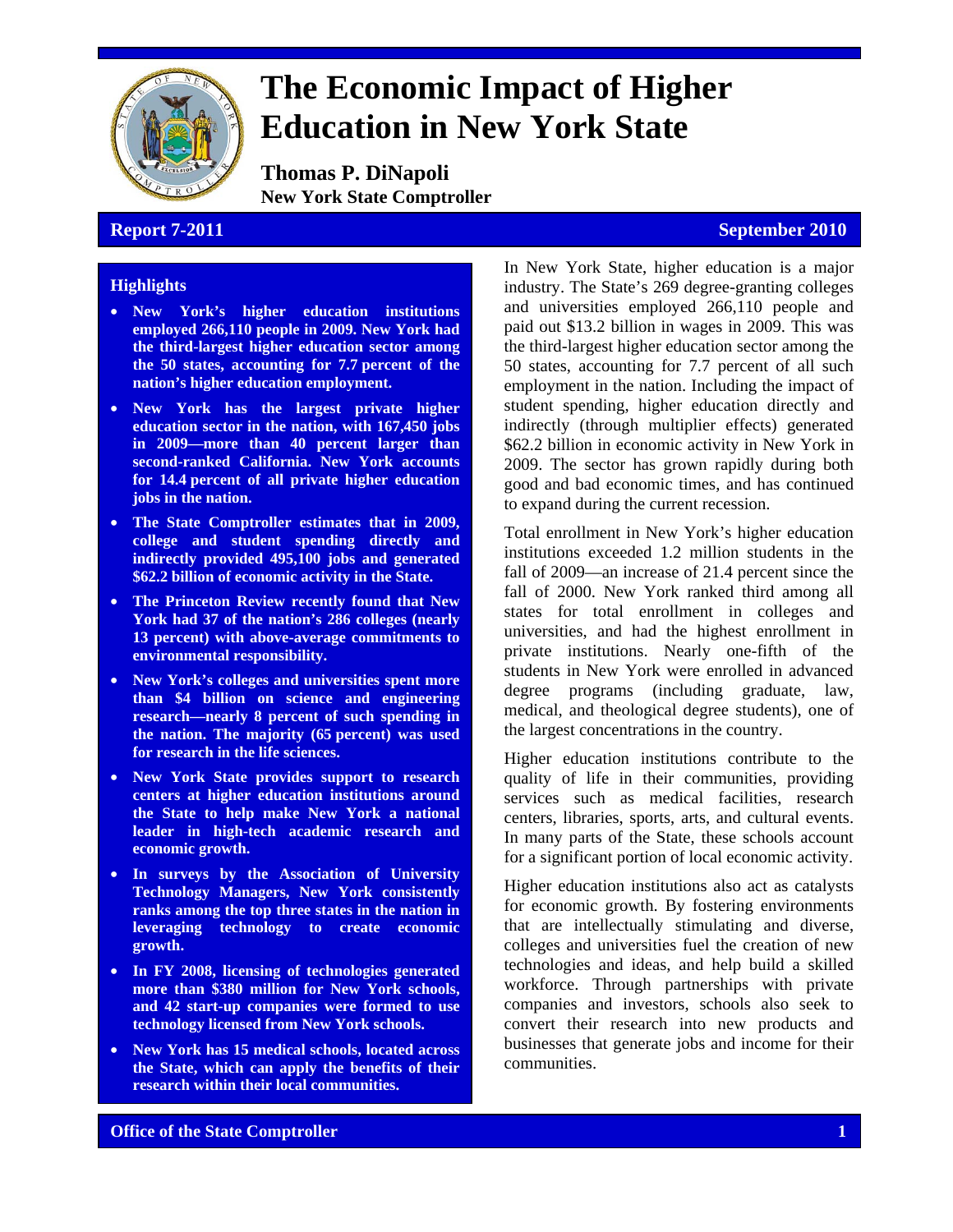# **Employment**

New York's education sector is a major source of jobs. Combined, the State's public and private colleges and universities provided 266,110 jobs in 2009, or 3.2 percent of all employment in the State. Employees include faculty, administrators, nonteaching professional staff, and technical, clerical, and maintenance staff.

Among the states, New York had the third-largest higher education employment in the nation, accounting for 7.7 percent of all such jobs nationwide in 2009 (see Figure 1).

New York has the largest private higher education sector in the nation. The State's private colleges and universities provided 167,450 jobs in 2009 over 40 percent more than second-ranked California. Nationwide, 14.4 percent of all private higher education jobs are in New York.

New York State also has significant employment at its public colleges and universities. In 2009, New York's public higher education sector provided 98,650 jobs, which ranked third among all states and accounted for 4.3 percent of all jobs at the nation's public colleges and universities.

#### **Higher Education Employment in 2009 Figure 1 Top Ten States**

|                                                        |                |                   | <b>Private</b> | <b>Public</b> |
|--------------------------------------------------------|----------------|-------------------|----------------|---------------|
|                                                        |                |                   | Higher Ed.     | Higher Ed.    |
| State                                                  | Rank           | <b>Total Jobs</b> | Jobs.          | <b>Jobs</b>   |
| California                                             | 1              | 421,550           | 116,950        | 304.610       |
| Texas                                                  | $\overline{c}$ | 269,130           | 41.190         | 227.940       |
| <b>New York</b>                                        | 3              | 266,110           | 167,450        | 98,650        |
| Pennsylvania                                           | 4              | 164.350           | 112,560        | 51,790        |
| <b>Illinois</b>                                        | 5              | 155,850           | 65.640         | 90.210        |
| Florida                                                | 6              | 138,440           | 45.390         | 93,060        |
| Massachusetts                                          | 7              | 119.980           | 87.490         | 32.490        |
| North Carolina                                         | 8              | 119.100           | 30.430         | 88.670        |
| Michigan                                               | 9              | 118.030           | 20.540         | 97.490        |
| Ohio                                                   | 10             | 111.810           | 36,880         | 74,930        |
| Sources: U.S. Bureau of Labor Statistics; OSC analysis |                |                   |                |               |

The number of jobs in higher education has been growing more rapidly than employment in the rest of the economy. During the 2003-2007 economic expansion, higher education employment in New York grew by 4.8 percent, compared to job growth of 4 percent in the rest of the economy.

Higher education employment has also been less affected by economic downturns. Demand for educational services remains strong during

recessions, as workers seek to learn new skills and students who cannot find jobs remain in school to earn advanced degrees. During the 2001-2003 recession, higher education employment rose by 5.8 percent in New York while jobs in the rest of the State's economy declined by 2.6 percent. The State's growth in higher education exceeded the nation's (5 percent) during that period. More recently, higher education employment in New York grew by 2.7 percent between 2007 and 2009.

Most of the growth in higher education employment this decade has been at private colleges and universities. Between 2001 and 2009, total higher education employment in New York increased by 32,470 jobs, of which 27,990 jobs were in private colleges and universities (a gain of 20.1 percent). Employment in public higher education rose by 4,480 jobs (4.8 percent) during this period. A similar pattern occurred nationwide: private higher education employment rose by 23.4 percent during this period, compared to a gain of 11.9 percent for public education jobs.

In many counties of New York—primarily upstate—higher education accounted for a much larger share of local employment than it did statewide (see Figure 2). In Tompkins County (home to Cornell University, Ithaca College, and Tompkins-Cortland Community College), onethird of all jobs were at higher education institutions, the highest concentration of any county in the State.

The next highest concentrations—just over 10 percent—were in Allegany and Madison counties (home to SUNY Alfred, Alfred University, Houghton College, Morrisville State College, Colgate University, and Cazenovia College). In three other counties—Rensselaer, St. Lawrence, and Cortland—higher education accounted for more than 7 percent of local employment (large institutions in these counties include Hudson Valley Community College, Rensselaer Polytechnic Institute, SUNY Potsdam, Clarkson University, and SUNY Cortland).

In six additional counties (Dutchess, Monroe, Onondaga, Otsego, Schoharie, and Yates), higher education accounted for more than 5 percent of all local jobs.

The largest absolute number of higher education jobs—nearly 68,000—were located in Manhattan (New York County) in New York City.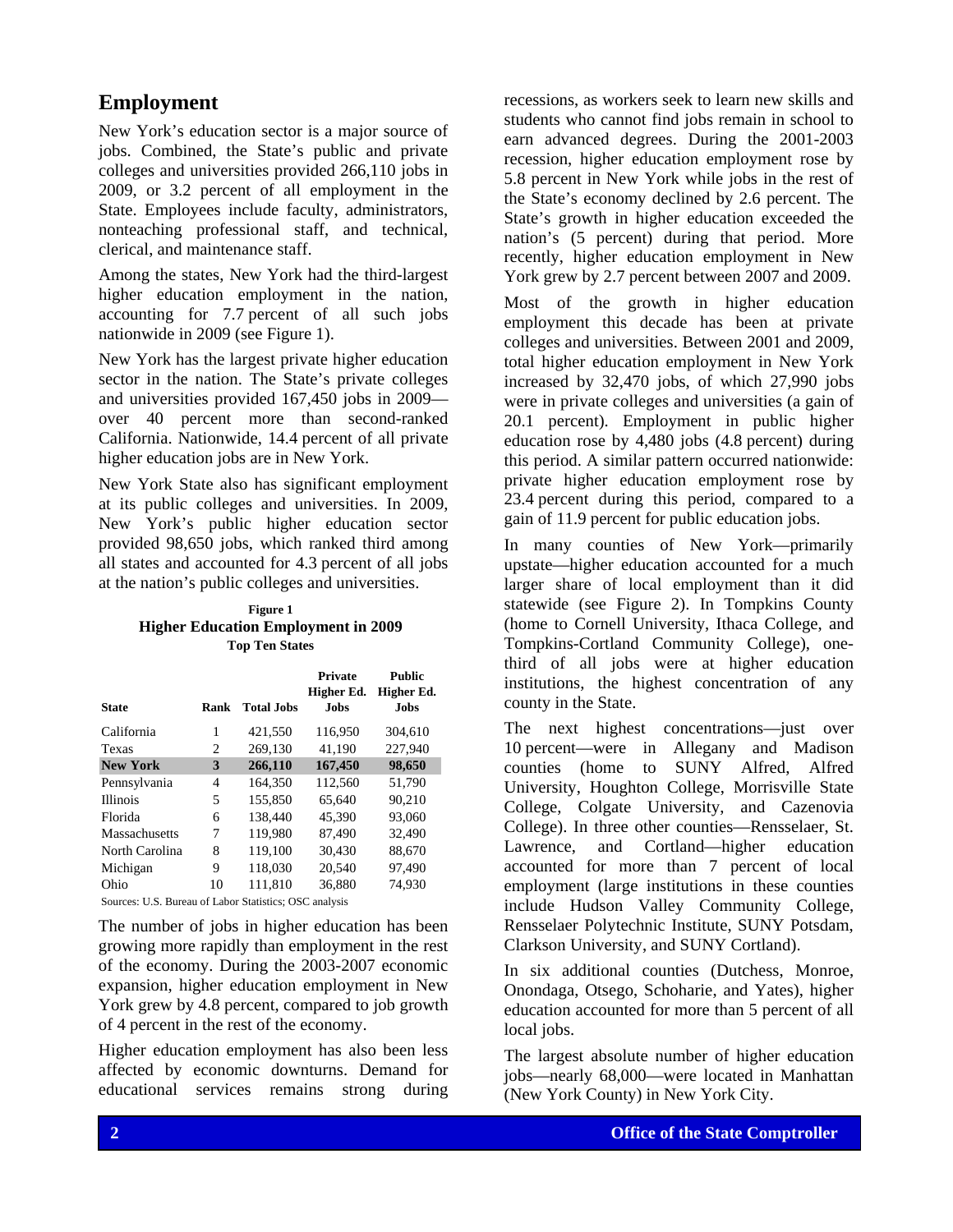# Figure 2 **Higher Education Employment as** a Share of Total Employment



Sources: New York State Department of Labor; OSC analysis

### **Wages and Salaries**

Between 2001 and 2009, total wages paid by colleges and universities in New York rose by 38.5 percent to reach \$13.2 billion. This exceeded the wage growth in the rest of the economy (22.3 percent). As with employment, wage growth in New York during this period was driven by gains at private institutions.

The average wage for all higher education jobs in New York (including administrators, faculty, and nonprofessional staff) grew from \$40,860 in 2001 to \$49,675 in 2009. The increased use of lowerpaid part-time faculty has slowed the growth in average salary. In 2009, the average salary for higher education jobs in New York ranked 13th in the nation.

#### **Economic Development**

Higher education plays a significant role in revitalizing and diversifying New York's economy. Higher education spending—both on and off college campuses, for staff, capital projects, research, medical facilities, arts and cultural events, equipment, food, and supplies produces direct and indirect benefits (through multiplier effects) for local communities. In addition, higher education provides long-term benefits, such as the value of learned skills that enable students to increase their lifetime earning potentials.

In 2009, spending by higher education institutions directly supported 266,110 jobs, \$13.2 billion in wages, and \$21.3 billion in economic activity in New York State's economy. In addition, students contribute to the local economy when they rent off-campus housing; dine out and socialize; or purchase electronics, books, clothing, and other supplies (student spending on tuition, room, and board is accounted as an input that becomes part of the spending by the educational institutions). Similarly, family and friends who come to visit generate additional spending in local communities. Using information from a College Board study, the State Comptroller estimates that direct offcampus spending by college students and visitors totaled \$17.6 billion in New York State in 2009.

Direct spending by higher education institutions, students, and visitors generates additional benefits for the State's economy—through expanded production by businesses to provide products and services to colleges and universities and their students, as well as through increased household incomes and higher personal spending due to the creation of additional jobs to provide those services. Using IMPLAN, a well-established economic input-output model, the State Comptroller estimates that college, student, and visitor spending in 2009 directly and indirectly provided a total of 495,100 jobs that paid wages of \$23.5 billion—generating a total of \$62.2 billion of economic activity in New York.

Studies of the economic impact of higher education institutions around the State have found they have similar direct and indirect impacts on their regional economies. A study by the University at Buffalo of the 22 higher education institutions in Western New York found that through multiplier effects, \$2 billion in combined direct spending by the schools, students, and visitors generated \$3.2 billion in economic activity and more than 32,000 jobs in FY 2006. Similarly, a study by Cornell University found that \$898 million in direct payroll and construction spending upstate generated \$1.7 billion in regional economic activity and 20,160 jobs in FY 2007.